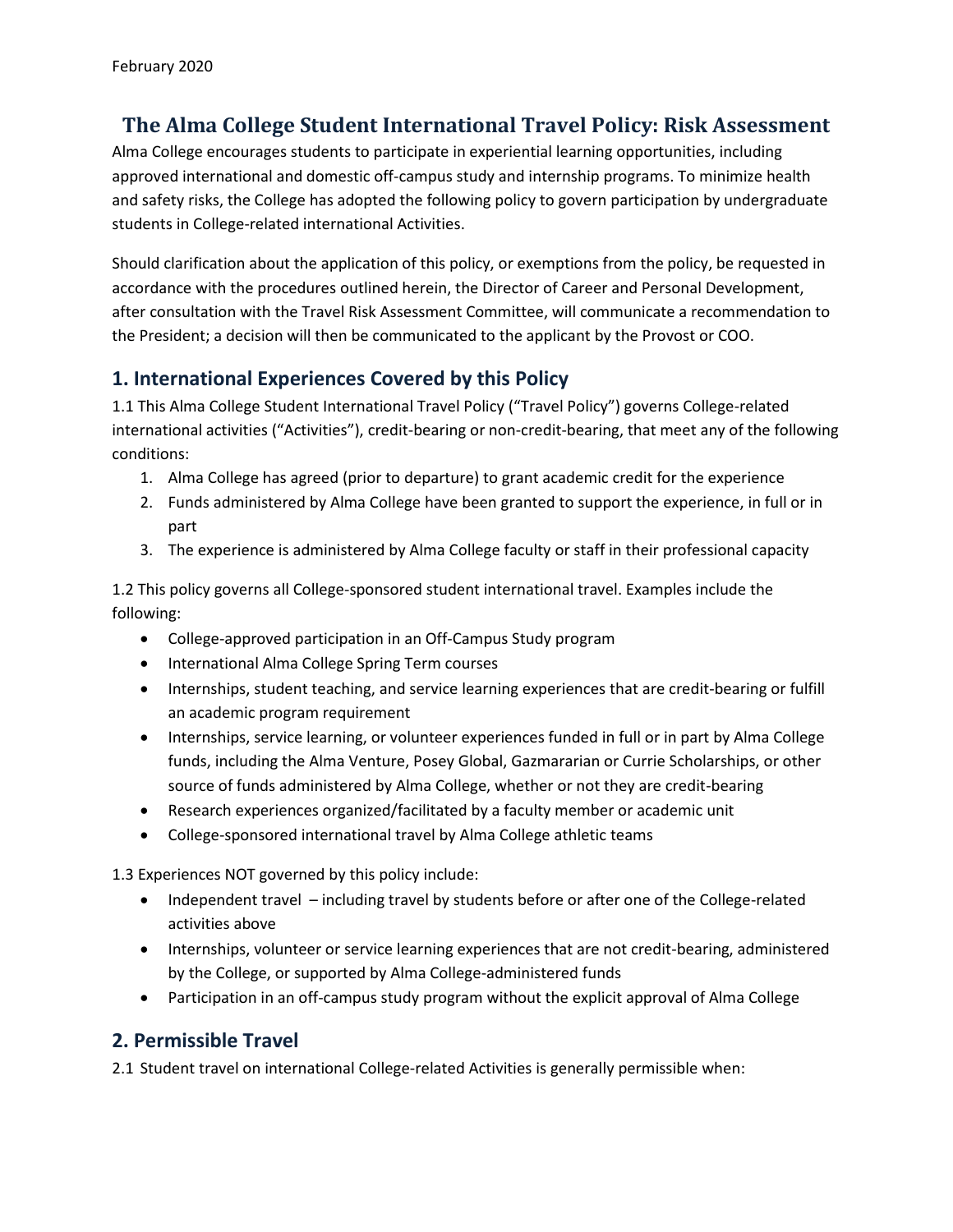- The U.S. Department of State travel advisory for the location in question is either a Level 1 (Exercise Normal Precautions) or Level 2 (Exercise Increased Caution)
- The location in question has an overall risk rating from Europ Assistance of Negligible, Low, or Moderate.
- The country in question is not subject to U.S. OFAC sanctions prohibiting travel or insurance coverage (see Appendix A)

Activities deemed *permissible* under this policy may still require additional screening, application or enrolment procedures.

2.2 In general, Alma College does not endorse student international travel on College-related Activities to locations that do not meet all of the requirements for Permissible Travel listed in 2.1. Accordingly, the College will generally not grant academic credit for, or award funds in support of, such activities.

### **3. Suspension/Withdrawal**

The College reserves the right to withdraw approval of an Activity and recall student participants at any time should conditions change materially so as to present a threat to student health, safety, or security.

Alma College does not assume responsibility for financial risks associated with participation in its international college-related activities. If the College cancels a program for reasons beyond its control including, but not limited to, political unrest or danger to participant safety, or changes in U.S. Department of State Travel Advisory Level, only those recoverable fees or tuition refunded to the College by service providers and/or institutions will be returned to participants. The College will make reasonable efforts to obtain refunds from applicable service providers and/or institutions, but no refunds are guaranteed. In addition to lost fees and tuition, participants may incur additional travel expenses in connection with program cancellation. Participants may or may not receive academic credit if a program is canceled. The College assumes no responsibility for the financial or other losses of program participants resulting from program cancellation.

#### **4. Exemptions**

In certain circumstances, the College may grant an exemption to the travel restrictions in section 2.2. Petitions for Travel Policy Exemptions should be submitted by *students and their faculty or staff sponsors* in accordance with the process outlined in Appendix B.

For an exemption request to be considered, the petition should demonstrate:

- A compelling educational reason for the travel Activity and for its occurrence in the specified location
- A demonstrated understanding of risks involved in the Activity and plan to mitigate identified risks
- A Department of State travel advisory no higher than Level 3 (Reconsider Travel). Activities in a location with a travel advisory Level 4 (Do Not Travel) will not be approved for an exemption.
- An overall risk rating level from Europ Assistance no higher than High. Activities in a location with a risk rating of Extreme will not be approved for an exemption.